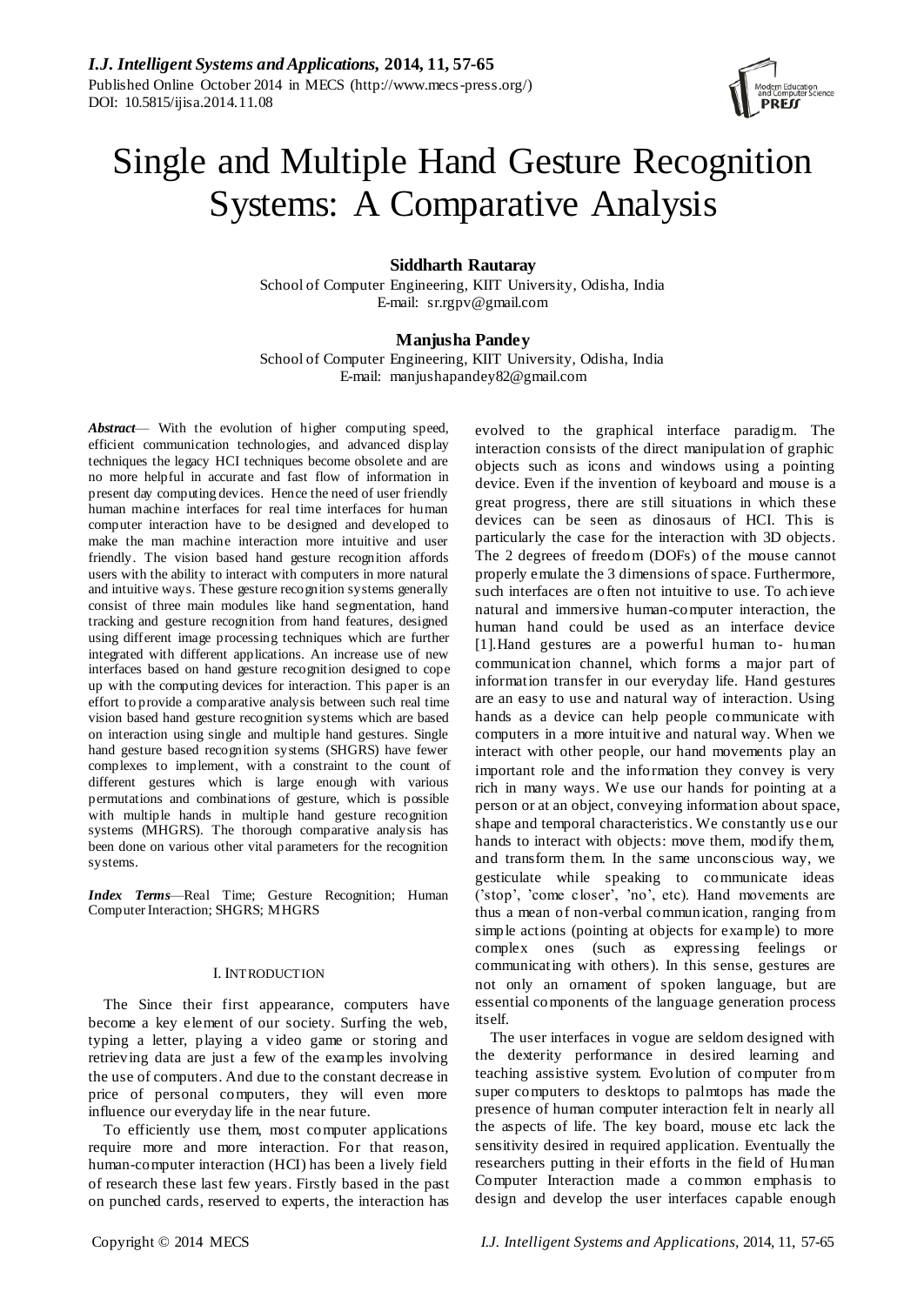fulfill the intended performance criteria desired in the environment. Such interfaces can be developed by exploiting the phenomena of instinctive communication and manipulation accomplishments of humans facilitating the human computer interaction even at the further higher degree. The use of hand gestures as interface makes the user free to interact with the computing devices without any physical contact with it. This characteristic of HCI makes it particularly very much suitable for different interaction methodology that is quite dependent on hand gestures. Also learning for students could be made easier if the complex commands of the dynamic applications of computers are controlled through easier single and multiple hand gestures, for example browsing images in an image browsers with help of hand gestures or controlling the power point presentations with the usage of hand gestures without need of learning various commands involved, from a distance without the need of any physical contact with the devices. The rest of the paper is organized into four more sections. The section II provides a state of art survey of the work done in the field of human computer interaction in general and gesture recognition in particular. Section III provides the brief description of proposed two hand gesture recognition system. Section IV provides the performance parameters of the proposed two hand gesture recognition system. The paper concludes in section V with discussion and analysis of comparison of single hand and two hand gesture recognition system.

## II. STATE OF ART

To improve the interaction in qualitative terms in dynamic environment it is desired that the means of interaction should be as ordinary and natural as possible. Gestures, especially expressed by hands have become a popular means of human computer interface now days. Human hand gestures may be defined as a set of permutation generated by actions of the hand and arm [2]. These movements may include the simple action of pointing by finger to more complex ones that are used for communication among people. Thus the adoption of hand, particularly the palm and fingers as the means of input devices sufficiently lowers the technological barrier in the interaction between the disinterested users and computer in the course of human computer interaction. This presents a very natural way of removing technological barriers while we are adopting the hands themselves as input devices. This needs the capability to understand human patterns without the requirement of contact sensors. The problem is that, the applications need to rely on external devices that are able to capture the gestures and convert them into input. For this the usage of a video camera can be done that grabs user's gesture, along with that we require processing system that capture the useful features and partitions the behavior into appropriate classes. Various applications designed for gesture recognition require restricted background, set of gesture command and a camera for capturing images. Numerous

applications related to gesture recognition have been designed for presenting, pointing, virtual workbenches, VR etc. Gesture input can be categorized into different categories depending on various characteristic [3]. One of the categories is deictic gesture that refers to reaching for something or pointing an object. Accepting or refusing an action for an event is termed as mimetic gestures. It is useful for language representation of gestures. An iconic gesture is way of defining an object or its features. Chai et al. [4] presents a hand gesture application in gallery browsing 3D depth data analysis method. It adds up the global structure information with the local texture variation in the gesture framework designed. Pavlovic et al. [5] have concluded in their paper that the gestures performed by users must be logically explainable for designing a good human computer interface.

The current technologies for gesture recognition are not in a state of providing acceptable solutions to the problems stated above. One of the major challenges is evolution in the due course of time of the complexity and robustness associated with the analysis and evaluation for gestures recognition. Different researchers have proposed and implemented different pragmatic techniques for Image pre-processing Tracking Recognition gesture as the input for human computer interfaces. Dias et al.[6] presents a free-hand gesture user interface which is based on finding the flight of fiduciary color markers connected to the user's fingers. The model used for the video presentation, is grounded in its disintegration in a sequence of frames or filmstrip.

Liu and Lovell [7], proposed an interesting technique for real time tracking of hand capturing gestures through a web camera and Intel Pentium based personal computer. The proposed technique is implemented without any use of sophisticated image processing algorith ms and hardware. Atia et al. [8] designs a tilting interface for remote and quick interactions for controlling the directions in an application in ubiquitous environment. It uses coin sized 3D accelerometer sensor for manipulating the application. Controlling VLC media player using hand gesture recognition is done in real time environment using vision based techniques [9]. Xu et al. [10] used contact based devices like accelerometer and EMG sensors for controlling virtual games. Conci et al. [11] designs an interactive virtual blackboard by using video processing and gesture recognition engine for giving commands, writing and manipulating objects on a projected visual interface. Lee et al. [12] developed a Virtual Office Environment System (VOES), in which avatar is used navigate and interact with other participants. For controlling the avatar motion in the system a continuous hand gesture system is designed which uses state automata to segment continuous hand gesture and to remove meaningless motion. Xu et al. [13] presents a hand gesture recognition system for a virtual Rubik's Cube game control that is controlled by EMG and 3D accelerometer to provide a user-friendly interaction between human and computers. In this the signals segments the meaningful gestures from the stream of EMG signal inputs. There are several studies on the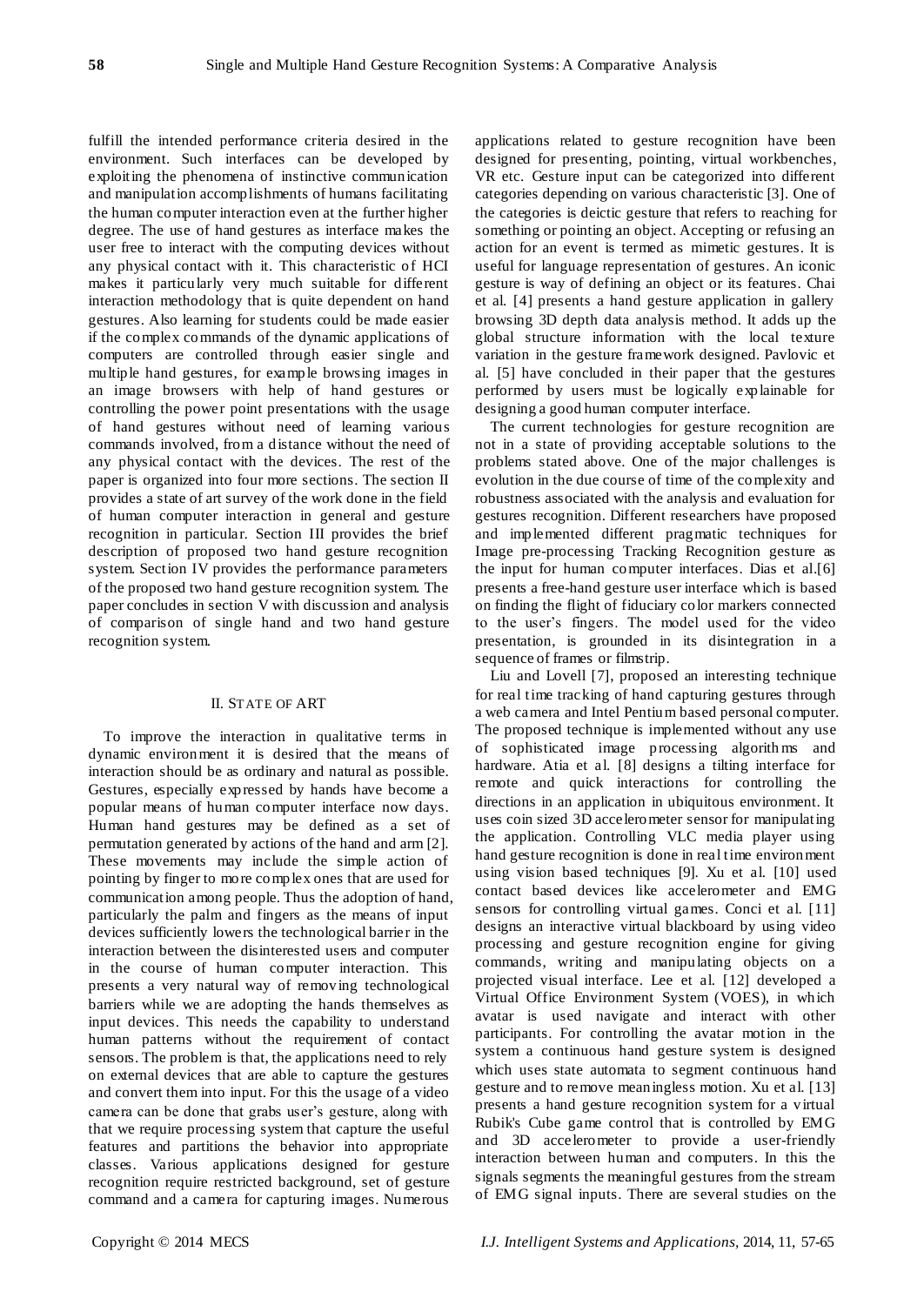hand movements especially gestures, by modeling the human body .

On the basis of body of knowledge now it is possible to countenance the problem from a mathematical viewpoint [14]. The major drawbacks of such techniques are they are very complex and highly sophisticated for developing an actionable procedure to make the necessary jigs and tools for any typical application scenarios. This problem can be overcome by pattern recognition methods having lower hardware and computational overhead. These aspects have been considered in subsequent sections, by making the dynamic user interface for the validation of those concepts, where a user performs actions that generates an executable commands in an intelligent system to implement the user requirements in a natural way.

#### III. HAND GESTURE RECOGNITION SYSTEM

The hand gesture recognition system used for interaction is designed using an integrated approach. It recognizes static and dynamic hand gestures. Fig. 1 depicts the basic flowchart of the techniques used for designing a dynamic user interface.



Fig. 1. Basic building block of a HGRS (hand gesture recognition system)

Once the image of hand is captured from camera it is then processed through the following phases/algorithms. The procedure starts by acquisition phase. As the standard input devices like keyboard, position & pointing devices are has been declared as non grata for this domain of applications. Our endeavor was oriented towards possible alternatives for user friendly and smart interfaces inspired by natural behavior of the users in

real-world scenario. While making the choice of image capturing devices the place of installation has to be considered as well. As the proper matching of price and performance ratio depending upon the place of installation the performance price ratio can be improved to the great extent. For example, we need robust and very sensitive camera in the hostile environment at the public places whereas the similar performance can be achieved by some relatively less sensitive camera in control environment like homes or laboratories. This is the reason that our system has to yield the better performance even in poor illumination, cheaper cameras and even the deviation in the light of the environment. The system has to work within the real time constraints. Hence the procedure has to limit the parameters to the minimal possible level by removing the unnecessary information at the first instance. Real-time constraints are being imposed for a careful design of the processing system. To this purpose, the unnecessary information is first removed. In particular, a background suppression procedure has been performed in the HSV colour space, in which the scene can be modelled discarding illumination variations. Thus focusing the attention on areas corresponding to human skin colour. As the initialization phase is over, the haar cascade classifier is responsible for locating hand position and classifying gestures (open, close, pointing, etc.). Haar-Like Features is features that digitalize images to analyze images in object recognition applications. The tracking of hand is done through camshift technique with shifting the region of interest with average shift in the object of interest i.e. hands. CAMSHIFT is based on colors, thus it requires the availability of color histogram for the objects being tracked the desired objects within the video sequences. As mentioned earlier, the color model was built in the HSV domain on the basis of the hue component. The spatial mean value is computed after selecting the search window size and its initial position. The search window is then centred in that value. The centroid and first-order moment for x and y are then calculated. The process is repeated again and again till convergence is achieved. As the hand is tracked a contour is mapped with the corresponding hand which further extracts a corresponding convex hull (area). The recognition has been done through modelling of the hand by mapping it to the number of defect formed in it. Afterwards system tracks the numerous defects generated by the hand and maps it to a meaningful command.

The gesture recognition system tracks the gestures performed by the hand and counts the number of defects formed which it maps to the appropriate action (numerical value) assigned in the gesture vocabulary.

The hand gesture recognition systems have been developed for single hand as well as multiple hand gesture recognition respectively and has been detailed in the following sub sections:

#### *A. Single hand based gesture recognition system (SHGRS)*

Research in hands, gestures and movement helps in developing models of the human body. This makes it possible to solve the challenges from mathematical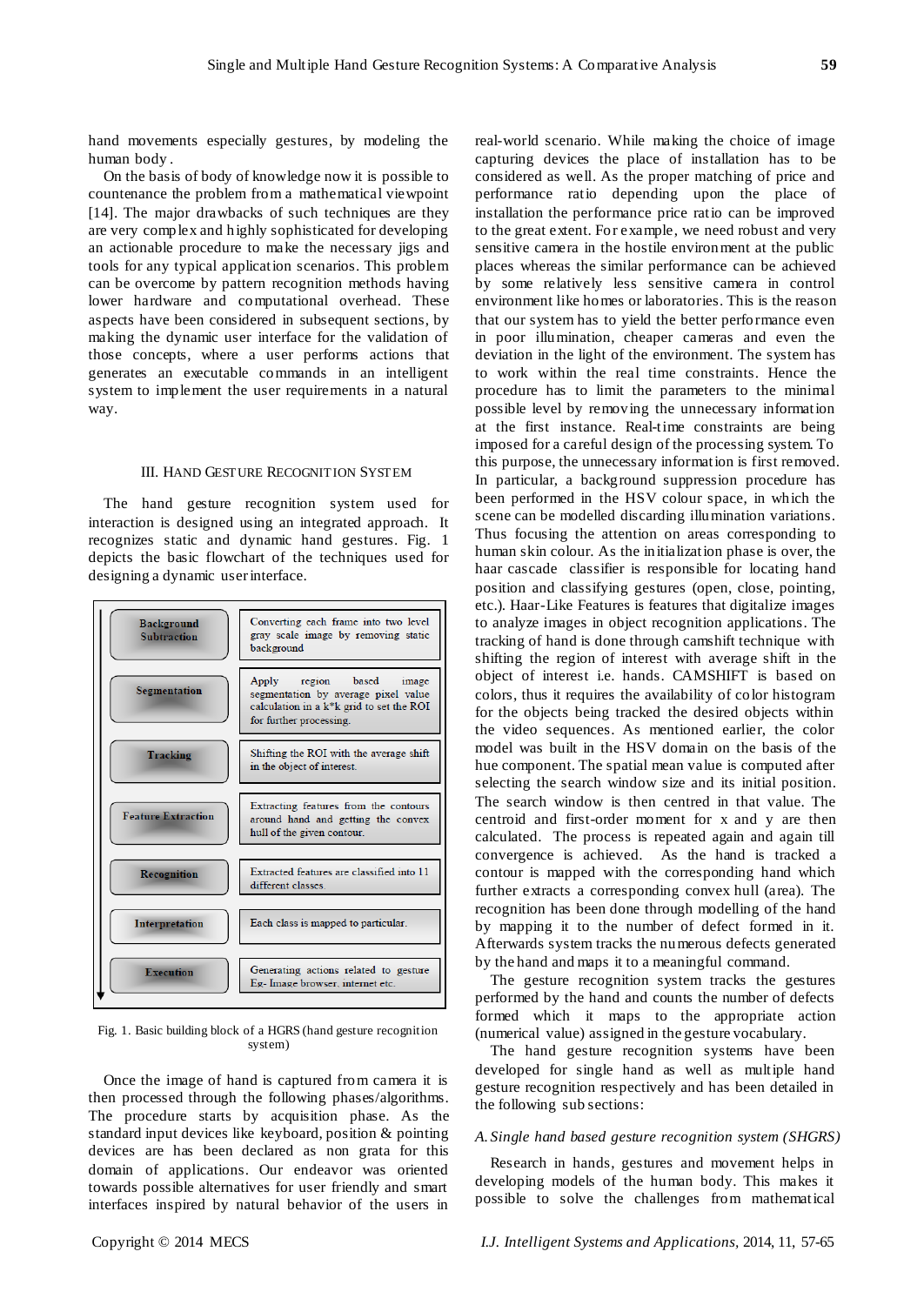viewpoint. How so ever, these techniques proposed are excessively complex and sophisticated for typical application scenarios. Generally, pattern recognition methodologies are capable of solving the problem with humbler hardware and computation necessities. In the present research effort, we will consider these aspects by taking it as a reference to a smart interaction environment of image browsing. Here the user can execute different actions that translate into a command in an intelligent system and further execute the user requirements into practical actions.



Fig. 2. Architecture design of SHGRS( Single hand gesture recognition system)

Fig. 2 shows the flowchart of SHGRS. Once the image is captured from the vision based device i.e. webcam it is further processed by different image processing techniques. Practical experiments show that the system performance is well in environments with little noises (i.e., existence of objects whose color is similar to human skin) and with the balanced lightning condition.

The SHGRS is integrated with image browser to test its applicability. Different hand gestures are mapped in corresponding to the image browser commands. Fig.3 shows some hand gestures along with their assigned commands (functions) for browsing the images in image browser. Though the gestures have been mapped for

commands used in image browsing the same gesture vocabulary could be reused for mapping different set of commands according to different range of applications like controlling games, power point presentations etc. This makes the gesture recognition system more generalized and adaptive towards human computer interaction. Fig. 4 shows the intermediate experimental results of the hand obtained for designing the gesture recognition system. It depicts the feature extraction of the hand by extracting the count of defects formed in the corresponding the convex hull in the object of interest

The hand gestures browse the images in the image browser as depicted in fig.5. The fig.5 presents a depiction of the image being rotated clockwise using hand gesture corresponding to it. The figure 6 depicts when the image is rotated anticlockwise using hand gesture corresponding to it. The fig.7 depicts when the image is zoom in and zoom out using hand gestures corresponding to it.



Fig. 3. Browsing image using single hand gestures in clockwise and anti clock wise direction

## *B.Multiple hand based gesture recognition system (MHGRS)*

In our everyday life, our activities mostly involve the use of both hands. This is the case when we deal cards, when we play a musical instrument, even when we take notes. In the case of HCI, most interfaces only use onehanded gestures. In, the user executes commands by changing its hand shape to handle a computer generated object in a virtual reality environment. Wah and Ranganath propose a prototype which permits the us er to move and resize windows and objects, open/close windows by using simple hand gestures. Even with

Copyright © 2014 MECS *I.J. Intelligent Systems and Applications,* 2014, 11, 57-65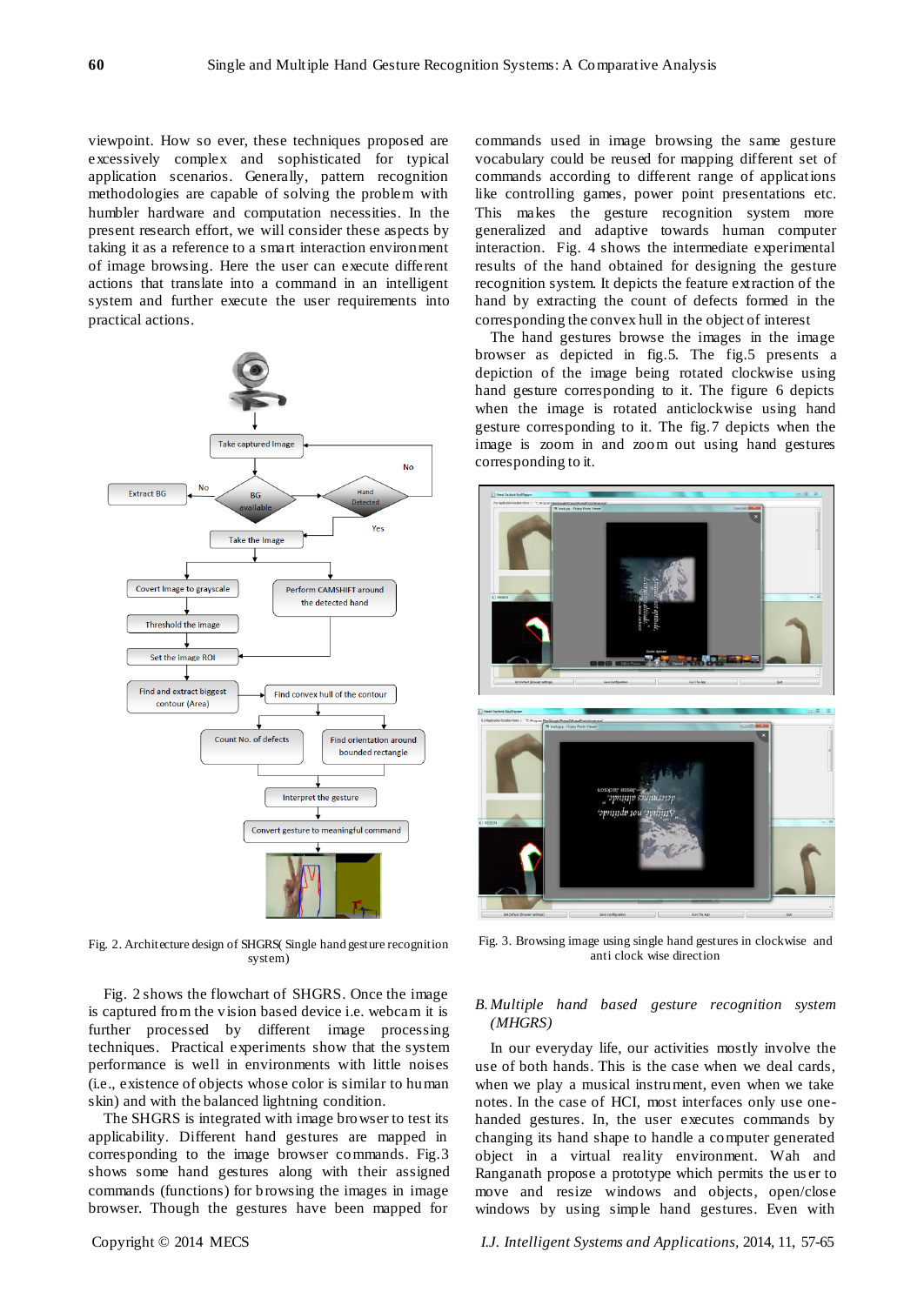common devices, such as the mouse or the graphic board, only one hand is used to interact with the computer. The keyboard seems to be the only device that permits the use of the two hands in the same time. But using two-handed inputs for computer interfaces can be of potential benefit. Many experiments have been conducted to test the validity of two-handed interaction for HCI. Furthermore, using the two-handed approach can reduce the gap between expert and novice users.



Fig. 4. Architecture design of MHGRS (Two hand gesture recognition system)

An effective vision based gesture recognition system for human computer interaction must accomplish two main tasks. First the position and orientation of the hand in 3D space must be determined in each frame. Second, the hand and its pose must be recognized and classified to provide the interface with information on actions required i.e. the hand must be tracked within the work volume to give positioning information to the interface, and gestures must be recognized to present the meaning behind the movements to the interface. Due to the nature of the hand and its many degrees of freedom, these are not insignificant tasks. Additionally, these tasks must be executed as quickly as possible in order to obtain a system that runs at close frame rate (30 Hz). The system should also be robust so that tracking can be reestablished automatically if lost or if the hand moves momentarily out of the working area. In order to accomplish these tasks, our gesture recognition system follows the following architecture as shown: The system architecture as shown in figure 2 uses an integrated approach for hand gesture recognition system. It recognizes static and dynamic hand gestures. In the proposed two hand gesture recognition with the use two cameras, one for each hand.

The implemented system architecture starts with the background subtraction of the left cam followed by the right cam. For the left hand detection after image subtraction by left cam the system uses an existing dataset based on a xml file called agest.xml. While for the right hand detection of the image subtracted by the right cam the system uses initial position value. After the subtraction of the captured image and detection of the left and right hands the segmentation, tracking and recognition are done separately for both the hands. Merging the results of the left hand and right hand segmentation, tracking and recognition the system goes on for the interpretation of results. The interpreted results are various hand gestures as mentioned in the gesture vocabulary. These hand gestures thus recognized are matched with the gestures in the vocabulary set and executed for the corresponding commands mapped with the gestures. These commands thus executed may be used for implementation in various real life applications.

The system setup has twin camera system mounted at the top of the screen is used to provide stereo images of the user and, more specifically, the user's hand(s). The coordinate system is specified as a right hand coordinate system with the cameras on the x axis, the y axis vertical and the z axis pointing out from the cameras into the scene. Video frames are sent by firewire to a core 2 quad computer system where the image processing is carried out in software. Gesture and positional information is passed between the recognition and graphical display systems via a socket based data.

Following Fig. 5 shows the results of browsing image using two hand gestures for zoom in and zoom out commands of MHGRS.



Fig. 5. Browsing image using two hand gestures for zoom in and zoom out command.

## IV. HAND GESTURE RECOGNITION PERFORMANCE PARAMETERS

The main challenge of vision-based gesture recognition is to deal with the large variety of gestures. Recognizing gestures involves handling a substantial number of degrees of freedom (DoF), huge variability of the 2D appearance dependent on the camera view point (even for the same gesture), different silhouette scales (i.e. spatial resolution) and many resolutions for the temporal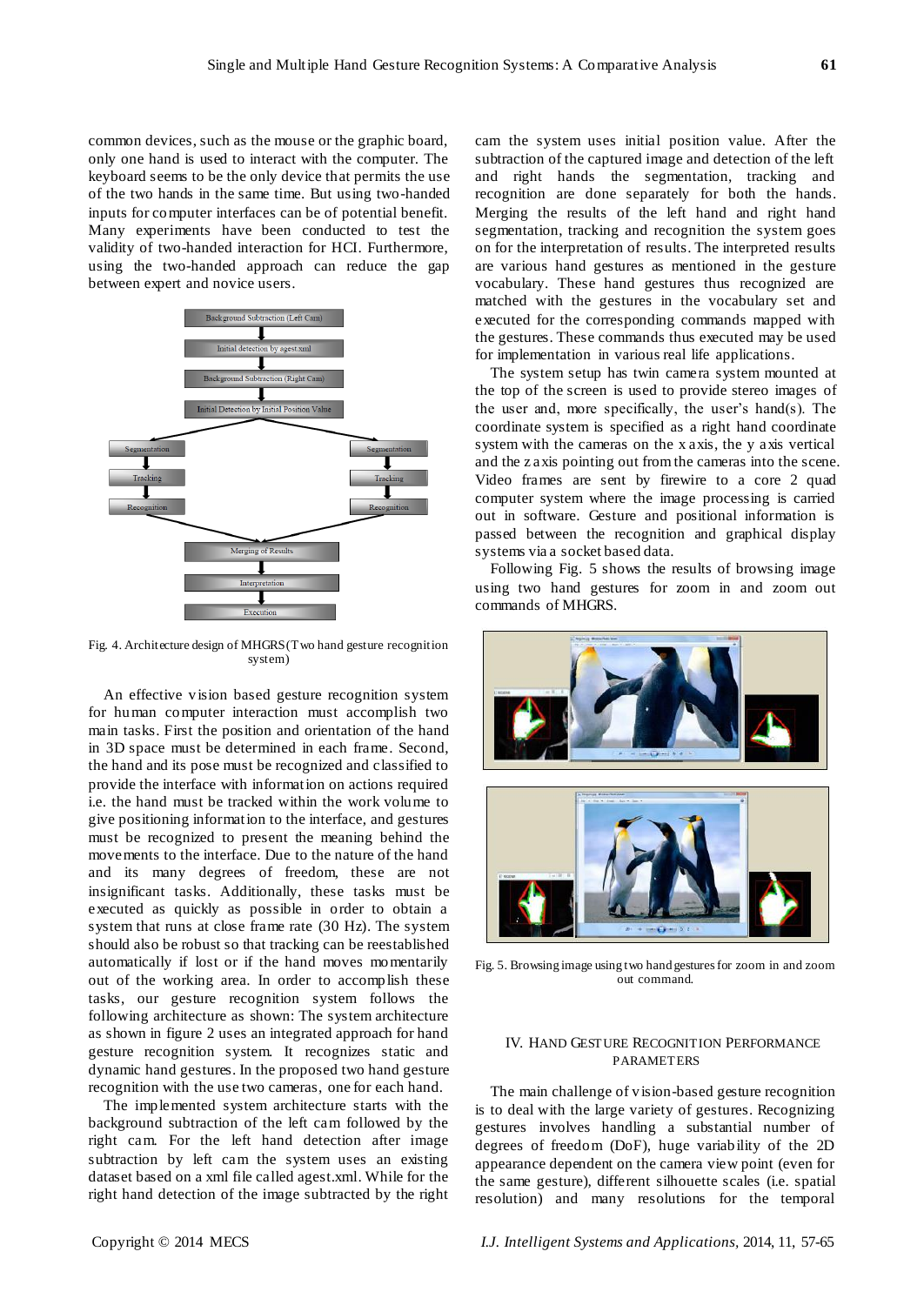dimension (i.e. variability of the gesture speed). Moreover, it needs also to balance the accuracyperformance-usefulness trade-off according to the nature of application, the cost of the solution and several criteria's.

In order to compare and contrast the performance and viability of the single and multiple hands based gesture recognition system following vital and feasible parameters for testing and analysis of the two recognition systems could be considered and these parameters have been categorized into two subcategories of Quantitative and Qualitative parameters :

Quantitative Parameters: The quantitative parameters are those parameters that may be quantified as numerical values for the recognition system that include the gesture recognition rate, features extracted and root mean square error of the system.

*(a) Recognition Rate:* The recognition rate (RR) is defined as the ratio of the number of correctly classified samples to the total sampling number, shown as (1)

$$
RR = \frac{R_c}{R_t} * 100\tag{1}
$$

# *Where* :  $R_c$  = Correctly recognized gestures  $R_t$  = Total recognized gestures

*(b)Features Extracted:* Selecting good features to recognize the hand gesture path play significant role in system performance. There are three basic features; location, orientation and velocity. The previous research [2, 7] showed that the orientation feature is the best in term of accuracy results. Therefore, we will rely upon it as one of important parameter in our recognition systems. A gesture path is spatio-temporal pattern which consists of centroid points (xhand ; yhand). So, the orientation is determined between two consecutive points from hand gesture path.

$$
\varnothing_t = \arctan\left(\frac{y_{t+1} - y_t}{x_{t+1} - x_t}\right) \tag{2}
$$

*Where : t = 1,2,3,………T-1 T = length of the gesture path*  $\varphi_t =$  gesture orientation

*(c)RMSE (Root mean square error):* RMSE is calculating root mean square between the expected value and system output value of each iteration of gesture recognition. RMSE can be calculated as:

$$
RMSE = \sqrt{\sum_{i=1}^{n} \frac{(d_i - y_i)^2}{n}}
$$
 (3)

*Where:*  $n =$  *the number of iterations* 

 $d_i$  = actual accurate value of gesture recognition  $\mathcal{Y}$ 

 $=$  predicted accurate value of gesture recognition

Qualitative Parameters: The qualitative parameters are those parameters that may be not be quantified as numerical values for the recognition system these parameters include Robustness, Scalability, Computational Efficiency, User's Tolerance, Real-time performance, User-independence and Application independence.

*(a) Robustness*: In the real-world, visual information could be very rich, noisy, and incomplete, due to changing illumination, clutter and dynamic backgrounds, occlusion, etc. Vision-based systems should be user independent and robust against all these factors.

(b) *Scalability*: The Vision-based interaction system should be easily adapted to different scales of applications. For e.g. the core of Vision-based interaction should be the same for desktop environments, Sign Language Recognition, robot navigation and also for VE.

*(c)Computational Efficiency*: Generally, Vision based interaction often requires real-time systems. The vision and learning techniques/algorithms used in Vision-based interaction should be effective as well as cost efficient.

(d) *User's Tolerance*: The malfunctions or mistakes of Vision-based interaction should be tolerated. When a mistake is made, it should not incur much loss. Users can be asked to repeat some actions, instead of letting the computer make more wrong decisions.

(e)*Real-time performance:* by real-time performance, the system must be able to consider the image at the frame rate of the input video to give the user instant feedback of the recognized gesture.

(f) *User-independence:* By user-independence, the framework should be able to work for different users rather than a specific user. The system should recognize gestures performed by humans of different sizes and colors.

(g)*Application independence:* Application independence characterizes the ability of a recognition system to have an application independent gesture vocabulary set that could be mapped with the command set of different applications irrespective of the number and type of the commands used in that particular application.

#### V. DISCUSSION AND ANALYSIS

Gesture recognition offers a natural, unobtrusive method for interaction, especially if the gesture set is selected with some knowledge of the nature of human hand movements. Vision techniques eliminate the need for contact based devices like gloves or restraining cabling back to the computer and so to provide an unobtrusive interface. Examination of previous work in this area provided a basis for the development of a framework for a vision based gesture interface, as well as identification of promising techniques.

The comparative analysis for the two hand gesture recognition systems was done on the basis of system performance parameters already discussed in section 5. Though the results for the comparative analysis did not provide a steep orientation towards any on of the hand

Copyright © 2014 MECS *I.J. Intelligent Systems and Applications,* 2014, 11, 57-65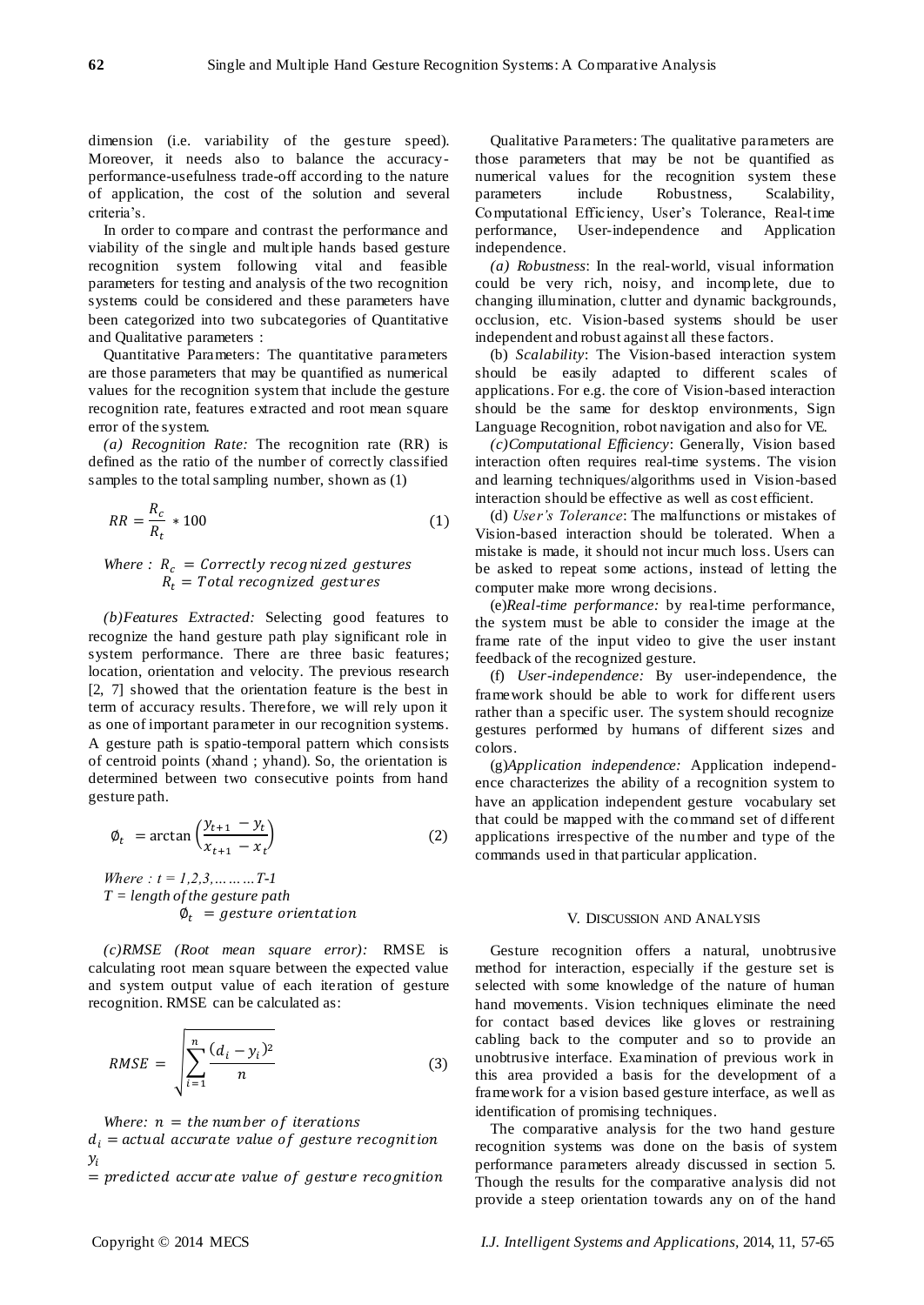gesture recognition systems ,still the facts presents by results were interesting and could be used for decision making of which system to be adopted depending on the characteristics of the system paired with the applications requirements.

*Recognition Rate: The recognition rates of SHGRS and MHGRS were compared on variating the following three parameters of the system*

- *a) The number of users from 10 to 20 to 30*
- *b) The number of iterations 20 to 40 to 60*

*c) Illumination conditions from one to two to three illuminating devices*



*a) Gesture Recognition rate for different Number of users*



*b) Gesture Recognition rate for different number of iterations from 20 to 40 to 60*



*c) Gesture Recognition rate for different Illumination conditions*

Fig. 6(a)(b)(c). Comparative gesture recognition rates



Fig. 7. Feature Extraction Percentage for different parameters of SHGRS and MHGRS

Feature Extraction: Feature Extraction in SHGRS and MHGRS were compared on different values for the following parameters of the system:

- *Defect count (0-5)*
- *Orientation (Left/right)*
- *State of hand (Open/closed)*
- *Enclosing rectangle (co-ordinate and width) Net features := 6 \* 2 \* 2 = 24*

*Classes of gesture := 11*

*RMSE (Root mean square error):* RMSE is compared with the average root mean square percentage between the expected value and system output value of each iteration of gesture recognition.



Fig. 8. Root mean square error Percentage for different number of iterations

*Robustness:* When talking of robustness in the recognition system is very much dependent on the complexity of the algorithms used and input and output generation of the system. As far as complexity of implemented algorithms and input and output generated is concerned the SHGRS performs better than the MHGRS. While when the robustness of the system in accordance with the real time dynamic environment applications is concerned the MHGRS is better than the SHGRS. *Scalability:* Again the scalability of the gesture recognition systems are application dependent and system configuration dependent .Dependency on the system configuration makes both the recognition system facing same set of problems thus having comparable performance. While application dependent scalability favours the performance of MHGRS over the SHGRS, because of the number available permutations and

Copyright © 2014 MECS *I.J. Intelligent Systems and Applications,* 2014, 11, 57-65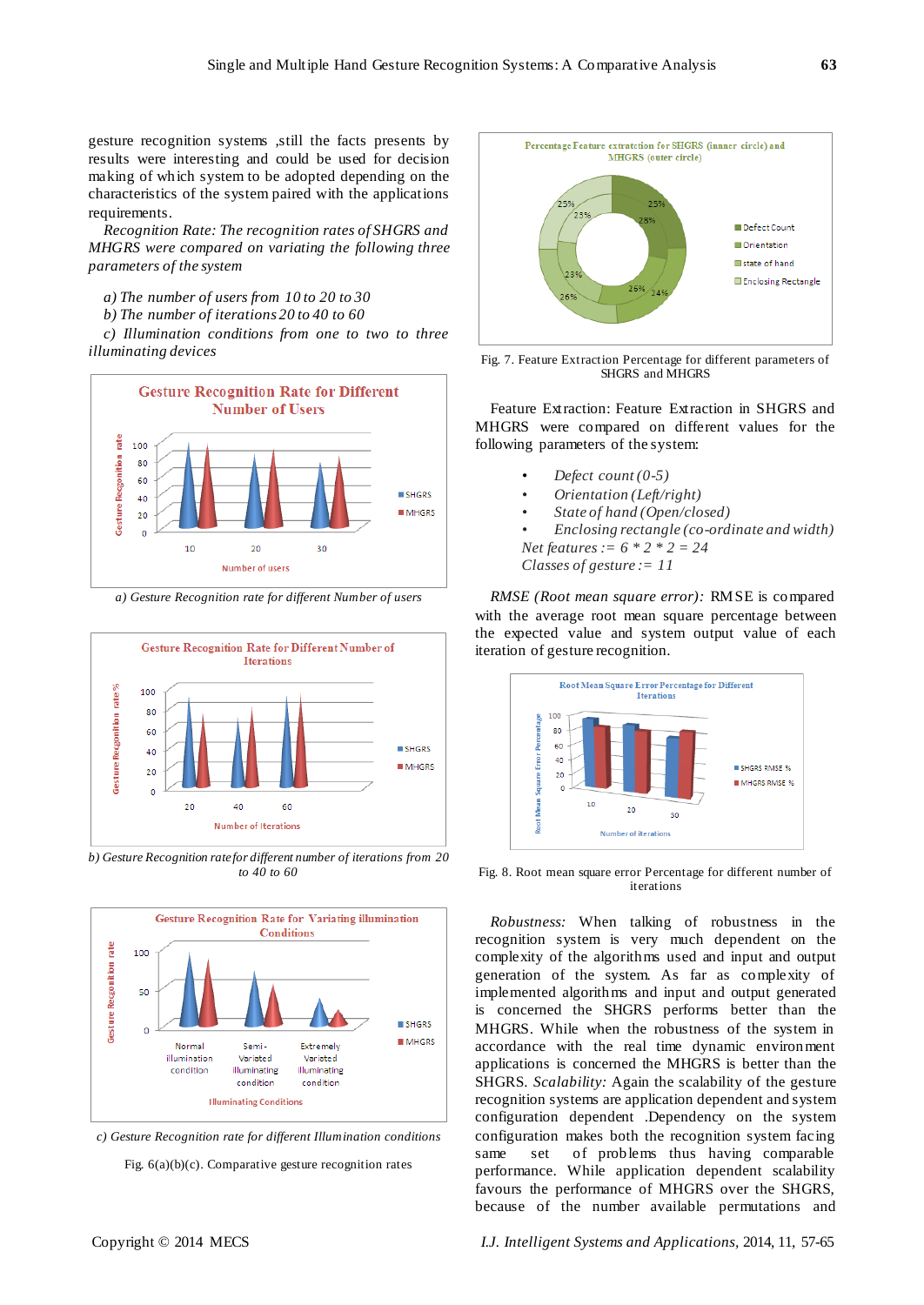combinations of gesture to paired with different set of commands in the applications. *Computational Efficiency:*  Computational efficiency of the MHGRS is lesser as compared to the SHGRS because of the additional computations required in MHGRS systems for camera calibration and gestures synchronization of both the hands being the computational overheads of these systems. *User's Tolerance:* SHGRS outshines the MHGRS for user's tolerance as in the latter case both the hands of users are made busy leading to inconvenience and lesser appreciated while in the case of former the user has one hand free making the user more comfortable and acquainted with the habits of earlier interface devices that were based on usage of single hand only. *Real-time performance:* real time performance of any gesture recognition system is dependent on many vital parameters related to the application as well as system configuration along with the environmental conditions in which the recognition system has to be installed. As we cannot simulate all the possible variations in the system configuration environmental conditions and applications for which the recognition system was implemented so we do not commit to the real time performance of both the systems still SHGRS has a better real time performance due to lesser computations complexities associated with the system. *User-independence:* Both the SHGRS and MHGRS are very much user independent as both the system provide Naturalistic and intuitive interface with the flexibility of being used by naïve user or expert with same easiness. *Application independence:* During the course of our research effort we implemented both the SHGRS as well as MHGRS for varied variety of applications thus making both the systems application independent with robustness , scalability and real-time performance still to be worked upon and improved. The proposed hand gesture recognition systems may further be modeled with an approach for hand posture recognition has been applied to already cropped images. A scanning approach could be investigated to overcome this limitation. This method consists of scanning the image at different sizes and locations using a hand posture classifier. As this technique produces a lot of false detections, it could be used in conjunction with a skin color detector to discard these false detections. For the task of hand gesture recognition, we are only dealing in this thesis with already segmented hand gestures. A next step would be the recognition of a sequence of hand gestures. This task, known as gesture spotting, consists of the recognition of hand gestures performed during the gesture sequence as well as finding the start and end position of these hand gestures. Gesture spotting can also be extended to the recognition of known gestures and rejection of unknown gestures. To efficiently use gestural HCI, it is necessary to be able to deal with bare-hand interaction. This task is related to hand tracking as well as two-handed gesture tracking. This is a very difficult problem particularly when dealing with two-handed gestures. In that case, both hands are in the view field of the camera(s). Hands are thus very often occluding each other. Little research has already been done to deal with

this problem. Some work still needs to be done to efficiently track both hands without the help of colored gloves.

#### **REFERENCES**

- [1] Chaudhary A, Raheja JL, Das K, Raheja S (2011) Intelligent approaches to interact with machines using hand gesture recognition in natural way: a survey. Int J Comput Sci Eng Survey (IJCSES) 2(1):122–133
- [2] Hardenberg CV, Berard F (2001) Bare-hand human– computer interaction. Proceedings of the ACM workshop on perceptive user interfaces. ACM Press, pp 113–120
- [3] Shanis, J. and Hedge, A. (2003) Comparison of mouse, touchpad and multitouch input technologies. Proceedings of the Human Factors and Ergonomics Society 47th Annual Meeting, Oct. 13-17, Denver, CO, 746-750.
- [4] Xiujuan Chai, Yikai Fang and Kongqiao Wang, "Robust hand gesture analysis and application in gallery browsing," In Proceeding of ICME, New York, pp. 938-94, 2009.
- [5] Pavlovic VI, Sharma R, Huang TS (1997) Visual interpretation of hand gestures for human–computer interaction:a review. Trans Pattern Anal Mach Intell 19(7):677–695
- [6] José Miguel Salles Dias, Pedro Nande, Pedro Santos, Nuno Barata and André Correia, "Image Manipulation through Gestures," In Proceedings of AICG'04, pp. 1-8, 2004.
- [7] N. Liu and B. Lovell, "Mmx-accelerated Realtime Hand Tracking System,‖ *In Proceedings of IVCNZ*, 2001.
- [8] Ayman Atia and Jiro Tanaka, "Interaction with Tilting Gestures in Ubiquitous Environments," In International Journal of UbiComp (IJU), Vol.1, No.3, 2010.
- [9] S.S. Rautaray and A. Agrawal, "A Novel Human Computer Interface Based On Hand Gesture Recognition Using Computer Vision Techniques," In Proceedings of ACM IITM'10, pp. 292-296, 2010.
- [10] Z. Xu, C. Xiang, W. Wen-hui, Y. Ji-hai, V. Lantz and W. Kong-qiao, "Hand Gesture Recognition and Virtual Game Control Based on 3D Accelerometer and EMG Sensors," In Proceedings of IUI'09, pp. 401-406, 2009.
- $[11]$  C. S. Lee, S. W. Ghyme, C. J. Park and K. Wohn, "The Control of avatar motion using hand gesture," In Proceeding of Virtual Reality Software and technology (VRST), pp. 59-65, 1998.
- [12] X. Zhang, X. Chen, Y. Li, V. Lantz, K. Wang and J. Yang, ―A framework for Hand Gesture Recognition Based on Accelerometer and EMG Sensors," IEEE Trans. On Systems, Man and Cybernetics- Part A: Systems and Humans, pp. 1-13, 2011.
- [13] N. Conci, P. Cerseato and F. G. B. De Natale, "Natural Human- Machine Interface using an Interactive Virtual Blackboard," In Proceeding of ICIP 2007, pp. 181-184, 2007.
- [14] B. Yi, F. C. Harris Jr., L. Wang and Y. Yan, "Real-time natural hand gestures", In Proceedings of IEEE Computing in science and engineering, pp. 92-96, 2005.

# **Authors' Profiles**

**Siddharth S. Rautaray** is presently working as an Assistant Professor in School of Computer Engineering, KIIT University, Bhubaneswar, Odisha. He is pursuing his Ph.D. in the Department of Information Technology at Indian Institute of Information Technology, Allahabad, India. His current research interests include human–computer interactions, user interface